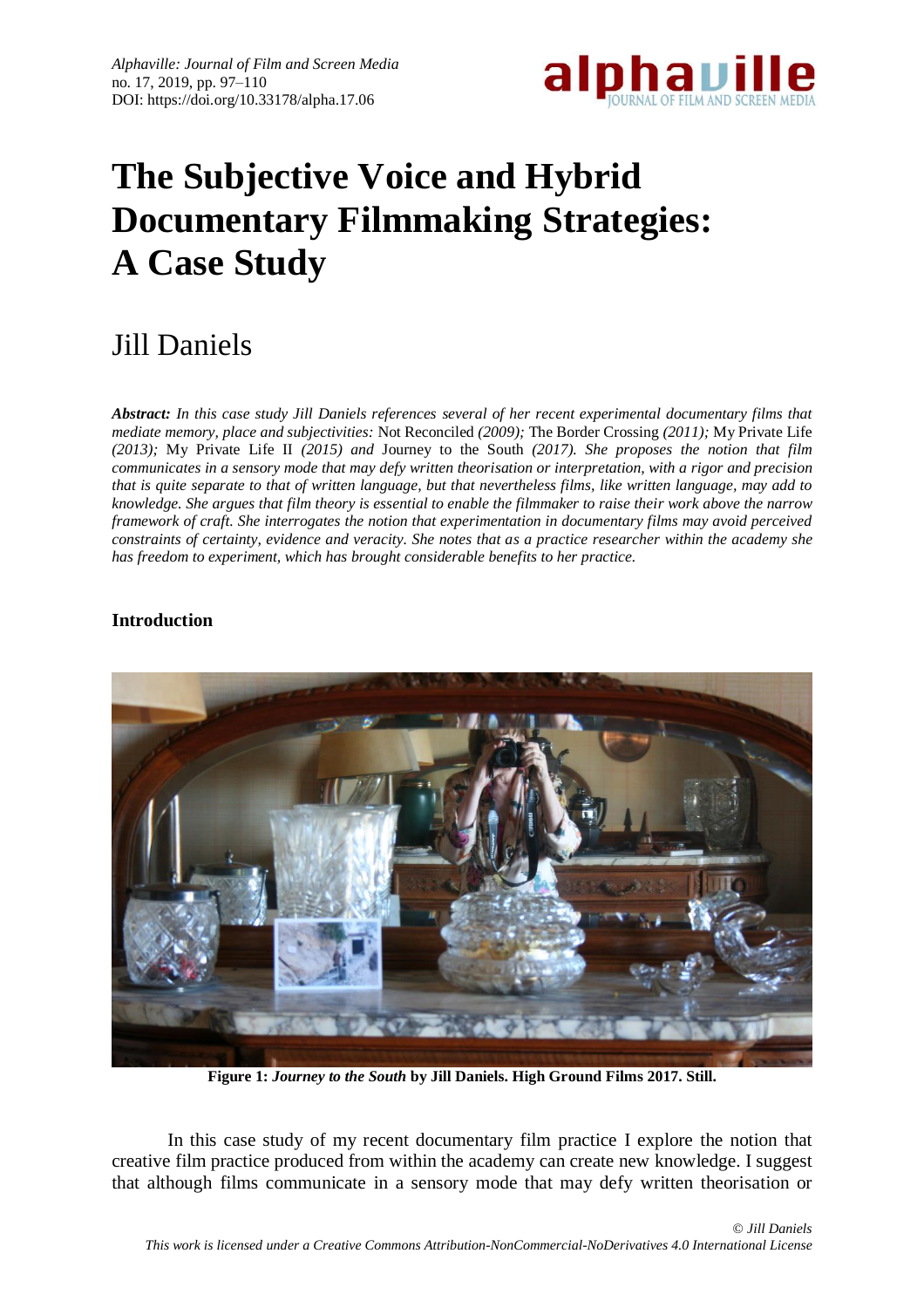interpretation, nevertheless they can add to knowledge through their originality, rigour and relevance to the wider social world. I argue that film theory is essential to enable the filmmaker to raise their work above the narrow framework of craft and, therefore, I developed and constructed my films by drawing upon film theory to inform the practice of the films' making. I also built on ideas embodied in my previous films and those of others; and I relied on intuition. The blurring of perceived boundaries between fiction, art and documentary and the methods of ethnographic fieldwork and use of subjective voice are central to my practice. This pragmatic approach has been invaluable in the development of my creative practice from inside the academy.

All the films in this case study are explorations of memory, history, place and subjectivities, including autobiography. In the mediation of history and memory, I argue that the mimetic approach of realism in the production of documentary films may not always be feasible in recalling the past; since memories that are associated with traumatic experiences may be unreliable, other filmic techniques and strategies including fictionalised enactment may be found to evoke memory. In the construction of my films I take into account that the articulation of the past takes place in the present, and thus I seek to recreate the past rather than attempt to recapture it. Many of the films are located in places of traumatic events, such as war, or that are suffering the effects of economic globalisation; in the mediation of place I explore the concept that place may be foregrounded, not for its aesthetic qualities, but as a character to interact with memory and subjects. I focus on my extensive use of disconnected subjective voices in a range of tenses, which may create clashes of temporalities between sound and image. Some of the films are centred on the representation of myself to create a form of "subjective cinema" where embodied authors perform themselves in the first-person mode (Rascaroli). This approach has become increasingly prevalent in recent years and I discuss its effectiveness, rather than justify its presence in my practice, and the multiple and contradictory levels at which it exists (Chapman 63). In focusing on the production of autobiographical films in my dual role as maker and subject of a documentary film I explore my own subjectivity and the way it may act as a cultural guide in an exploration of the social world.

My films are conceived as experimental documentary films; to question and explore rather than conclude. To this end I argue that experimental films may bypass perceived demands for certainty, evidence and veracity (Landy 58). The demand for "evidence" is generally found in the conventions of mainstream documentary filmmaking whose aim is primarily to provide authentication of the mediation of historical events. Experimental films are often considered difficult to "read" in their use of unconventional filmic language and my choices of tropes and techniques—such as realism or fictionalised enactments—and the inclusion of stills, archive material, found footage or slow-motion that may be deployed in experimental documentary films may be varied. This affords me a flexibility that helps to open a window onto distinctive and original ways of mediating historical events, thus deepening our knowledge of those events. While my films were generally planned and often scripted carefully during the research period, I also relied on my responses to place, observation of the routines of daily lives of human subjects and chance encounters in my choices of filming. All the films were produced with a very small crew, generally one other person and me and this allowed me to obtain a greater intimacy with human subjects. There was usually a lengthy period of editing where choices in the films' construction were considered and accepted or rejected; these decisions were often reconsidered. I generally continued editing until I decided that further editing would take the film no further.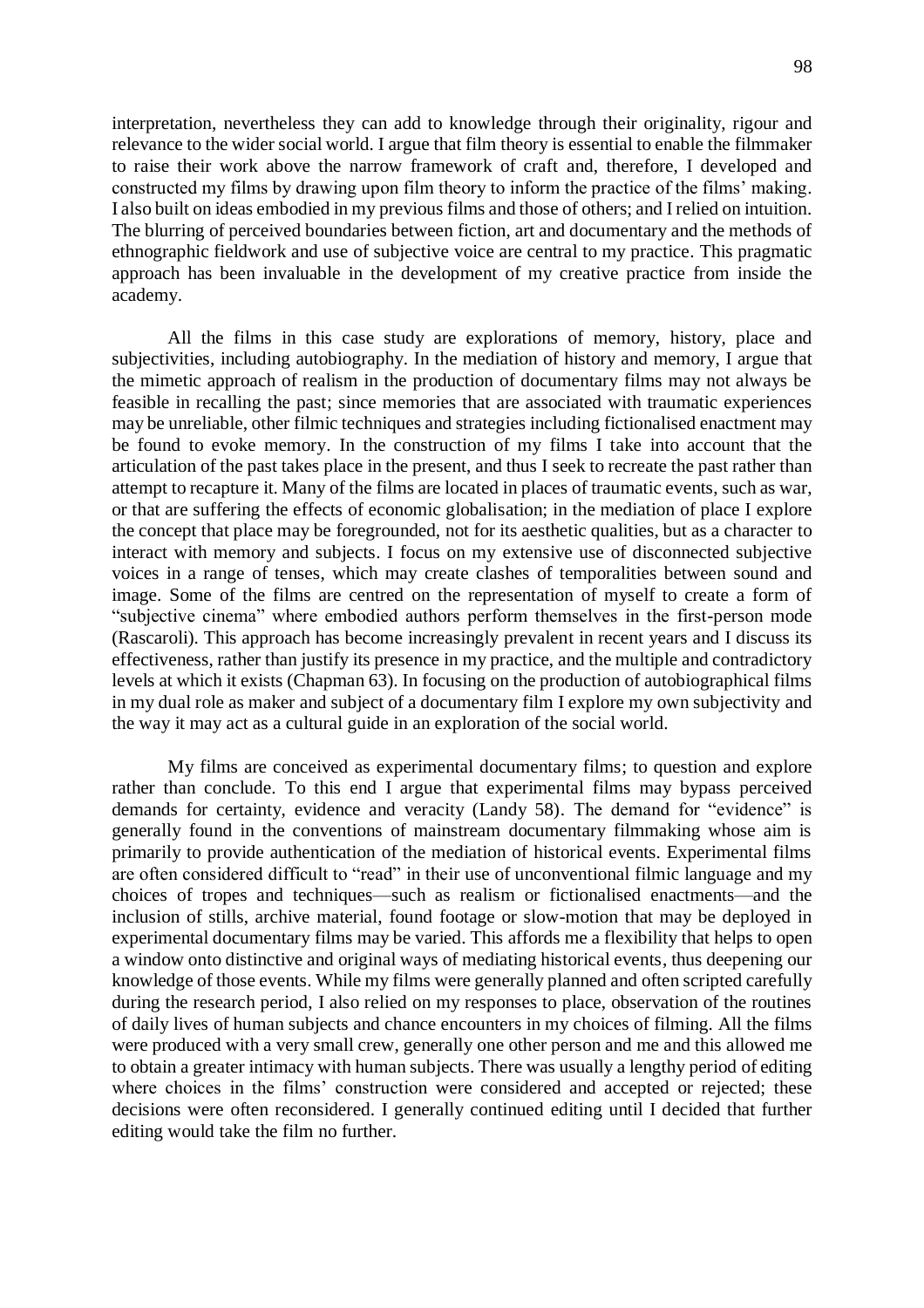## **Memory and History**



**Figure 2 (top): Belchite. Figure 3 (bottom): Chance encounters.** *Not Reconciled* **by Jill Daniels. High Ground Films 2009. Screenshots with links to video excerpts.**

The first film I made was for my practice-led doctoral thesis. *Not Reconciled* (2009) is a forty-minute film located in Belchite, a small town in northern Spain. It evolved from my interest in the history of the Spanish Civil War (1936–1939) and my earlier observation of privations and extreme inequalities in Spain in the late 1960s. There was no Truth Commission at the end of the Francoist era in Spain, no purge of the army or police and no assessment of the crimes of the regime. At the start of the twenty-first century, I became aware through the British press of the existence of unmarked mass graves in Spain. I chose to locate *Not*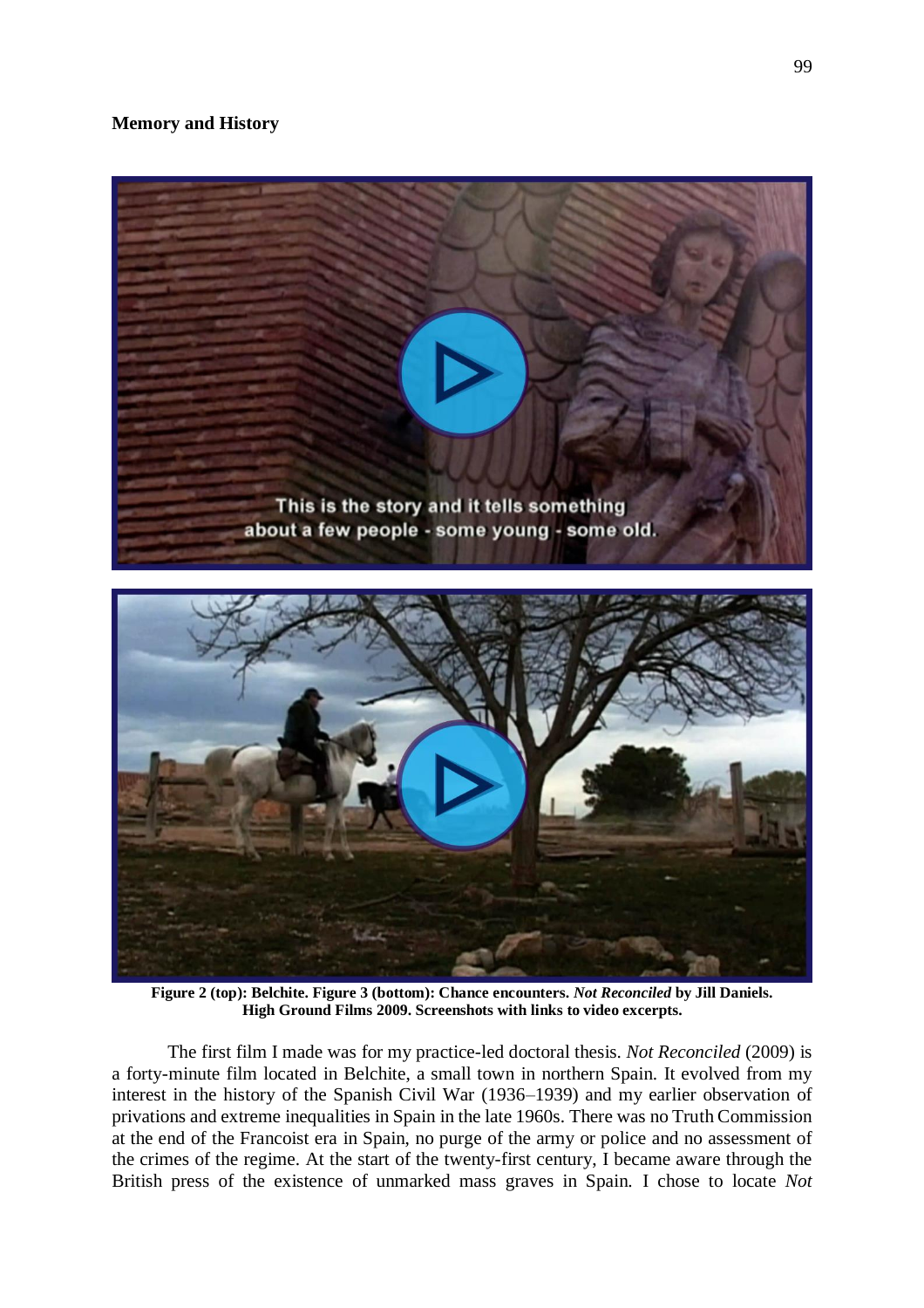*Reconciled* in Belchite because it was the site of a three-week battle won by the Republicans. At the end of the war it was deliberately left in ruins by General Franco to symbolise his victory and a new "modern" town was built next to the ruins. My aim was to explore remembering and forgetting the traumatic events and experiences of the Spanish Civil War and its violent aftermath; the methodology of the film's construction evolved after some trips to the location. I visited Belchite with the purpose of finding eyewitnesses to the events of the civil war, but this proved difficult. There was very little archive footage available to me. However, there were many first-hand accounts of life in the village before and during the war through diaries, letters and historical accounts.

My aim in *Not Reconciled* was to articulate Belchite as a place that embodies history where stories in the present are not yet completed; to mediate place as a once-lived environment for its human subjects and to analyse the varied ways it relates to the subjects in my film.<sup>1</sup> I relied on chance encounters and I filmed characters going about their daily lives, children playing, men exercising horses and Spanish tourists wandering in the ruins, and I conducted "vox pop" conversations with elderly characters who generally evaded my questions of whether it was better to remember or forget the events of the war. Images of ruined churches and larger houses that survived the battle were central in the filming. I considered that the image of a ruined house may be used as a potent metaphorical depiction (Bachelard xxxvi). Images of houses ruined by the effects of war may convey contestation and a sensation of stasis; the curving back of time into itself. An image of a ruined house may be seen as a sign that has escaped from history. The sign then becomes the object of contemplation, because the past itself cannot be contemplated (Farassino 17). Other images consisted of collapsed passages, glassless windows, open doorways, walls newly spray-painted with Anarchist circled "A"s, the faint traces of painted shop signs, dead animals and human artifacts, a small plastic comb or the remains of a leather shoe.

In order to convey the sense of a continuing past in the present I used many different images to evoke metaphorical significations. For example, images of wind turbines located on a hill, which loom over the town, were intended to evoke ideas of the forces of modernity and "progress", and to present a jarring contrast to the desolation conveyed by the images of buildings ruined by the effects of war. As Andrew Schenker eloquently notes in his discussion of Spanish filmmaker Mercedes Alvarez's *The Sky Turns* (2005), which charts a declining population in the small Spanish village of La Aldea:

Nothing speaks more elegantly to the bewilderment of the locals than a long shot of newly built windmills lining a distant hilltop while a villager, made tiny by Álvarez's framing, looks on in the foreground, swallowed up by the forces of history. (Schenker 2011)

After filming the ruins and capturing observational footage of daily lives in the new town, as well as conducting brief interviews direct to camera, I contemplated the footage I had collected. In the editing of the images of ruined houses I aimed to represent a perpetual disintegration; to act as empty vessels for the bodies of tourists who trace their way in and around the buildings. The tourists' physical movements suggest the way the houses' former inhabitants may have moved in and out of the same space, but now the space is empty, its inhabitants absent. My purpose was to evoke a sensation that interior and exterior space had merged. I digitally manipulated some of the images to convey a sensation of ghostliness and to act as a brief temporal rupture within the diegesis; to evoke contestation rather than reassurance. The images of ruined houses are intended to express a sense of loss and a poignant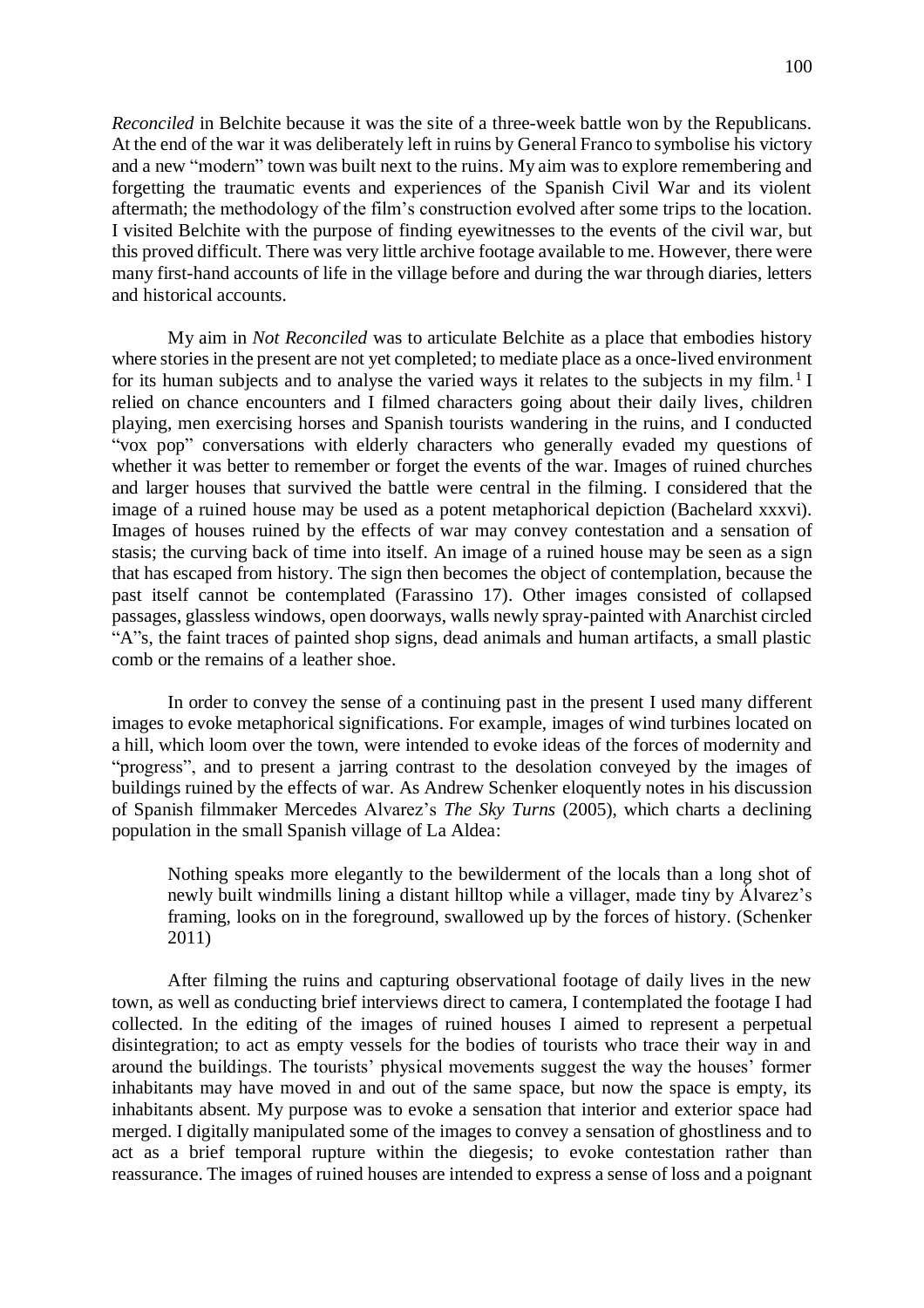recognition that they once represented their own corner of the world for their inhabitants; a "cosmos" that is irretrievably lost. Finally, I created fictionalised characters of ghosts of young Republican fighters as surrogate witnesses to the town's contested history; their whispered voices speak from a mass grave. The disconnected subjective voices collide with the images of place in order to convey the immediacy and sense of lived experiences, to bring the past into the present.

#### **Mediating the "I"**



**Figure 4: Inside the cars.** *The Border Crossing* **by Jill Daniels. High Ground Films 2011. Screenshot with link to video excerpt.**

After the completion of *Not Reconciled* I turned to focus on autobiography. Delving into autobiography in order to mediate memory involved a process, an excavation, a digging deeper, which, I would argue, lends itself to experimentation, the poetic and the uncertain. It brings one a step closer to an acknowledgement that subjectivity and self-reflexivity may provide rich possibilities for the cultural exploration of the social world. However, autobiographical filmmaking always carries with it a challenge to the notion of the possibility of a unified subject. Where the filmmaker is both the subject and the object of the gaze, she is necessarily divided but it is that very division that, I would argue, makes it so compelling. *The Border Crossing*, a forty-seven-minute film, was the second film I made for my doctoral thesis. It takes a directly autobiographical approach to my memories of a traumatic experience, a sexual attack. The fact of the incomprehensibility of the violent experience continues to haunt me and has led to its non-assimilation through direct recall. I therefore chose to use my subjectivity, which, while breaching the normal standards of objective documentary filmmaking by including fictional and personal elements, would articulate a metaphorical evocation of the past in the present. After being sexually attacked while hitchhiking in the Basque country, I wrote an account of the traumatic event. Forty years later I felt sufficiently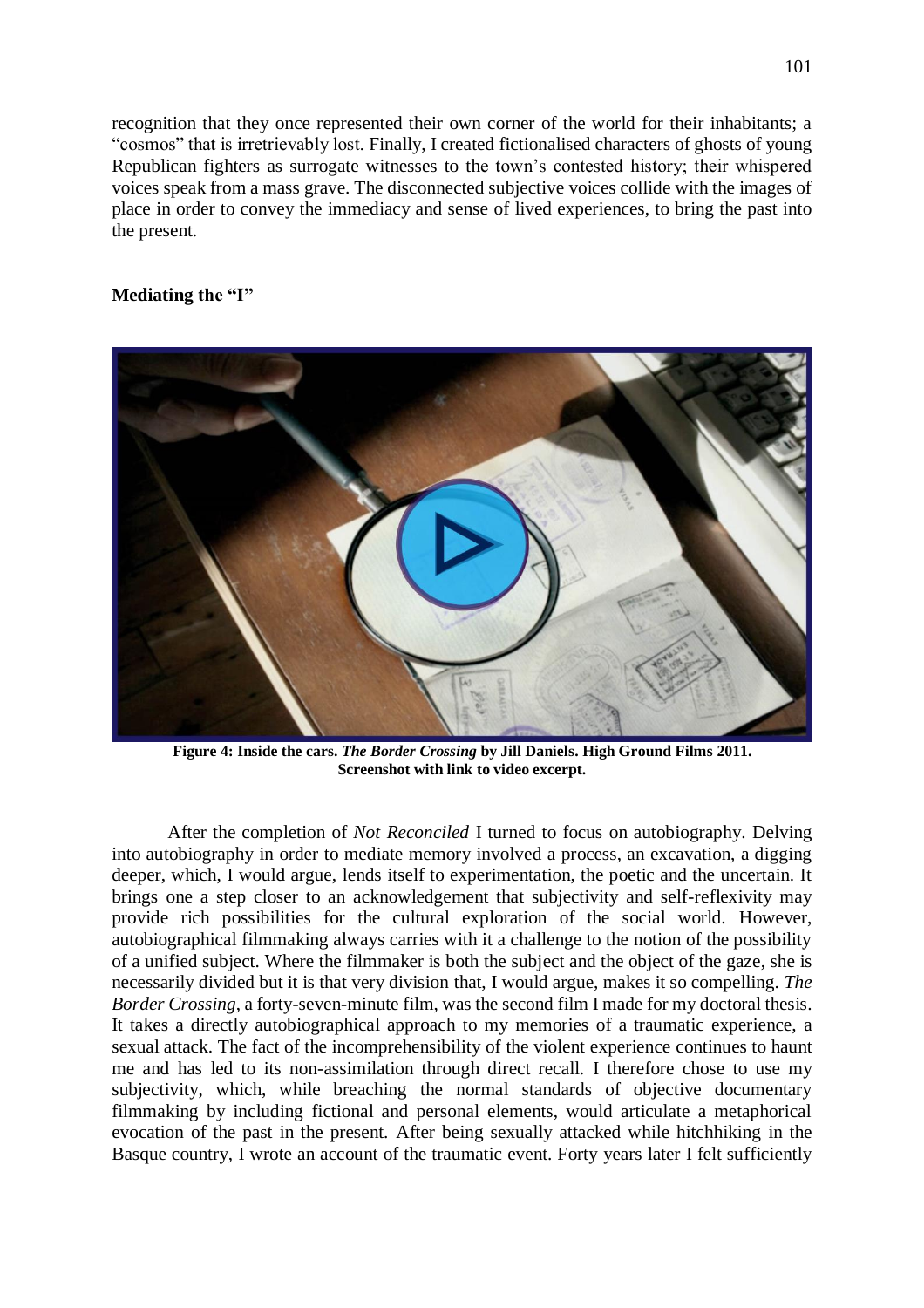distanced from the experience to explore it and to contextualise it in a cinematic mediation of the event.

Articulating an "authentic" cinematic representation of memories of the past always poses particular problems for the filmmaker. Individual memories are central components of our inner worlds and provide us with the sense of our individual and communal identity. Memories may be perceived as affected by our visual, aural and sensory inner worlds. Their perception in our interior world is subjective and takes different forms. A memory may sometimes appear to us as fixed, resembling an image of a frozen moment in time. Some memories appear fragmented and unreliable, containing significant elisions in time or place and they may continually change in form and sensation. Memories may disappear from our view altogether or reappear, seemingly unbidden, or as a result of the effect of external forces. This is complicated by the knowledge that individual memory may be cinematically unrepresentable via literal digital or analogue filmic means. "Memory" cannot be seized and brought in front of the camera to be filmed. Further, every time we "remember" an event, an image, sound, or a sensation from the past, we always "remember" in the present.

In contrast to *Not Reconciled*, where the fictional elements were created in the editing process, after preproduction research and the filming process were carried out, the *Border Crossing* was planned in advance and a draft of the fictional elements was scripted in preproduction. During the shoot I obtained observational footage of daily lives and carried out filmed interviews in order to contextualise my subjectivity in the social world. Given the unreliable nature of memories of traumatic experiences I aimed to create uncertainty. On one occasion I went to the railway station in Irun, on the border of France and Spain. I had the feeling that I had sat on a bench in this station during my journey. It felt very familiar but I could not connect it to a specific memory. Freud refers to this feeling as an "uncanny moment", a feeling of déjà vu that leads to a sense of depersonalisation, of a splitting of identity. Later in the editing I represented this "uncanny moment" in a sequence of stills I took in the station; an unidentified man in the background appears to move along the platform towards the camera; my voice over these stills notes my feelings of déjà vu and the sense that a memory may be an imagined memory, not a lived one.

During a visit to the Basque country I was introduced to Maria, a photographer whose father was sentenced to death during the Spanish Civil War. The sentence was later commuted but he spent many years in prison. This encounter chimed with my interest in the events of the Civil War and she agreed to be filmed looking at photographs of her father and reading from his prison diary. Later, when I was filming Maria in her home, she told me she had crashed a car while driving on a motorway and that her niece had died in the crash. Maria had shown little strong emotion during her conversations about her father but now she appeared to be emotionally affected by her "confession" and she abruptly changed the subject. Her account was fragmentary, but it resonated with the narrative of my sexual attack and I edited it into the film. On another occasion, while I was filming a demonstration in support of Basque political prisoners in Bilbao, I came across Aitziber, a young Basque woman who talked passionately to me about her memories of torture at the hands of the Spanish police. In the edited film my fictionalised voiceover notes my fascination with these two women who suffered from the continuing effects of memories of traumatic experiences.

In the edited construction of *The Border Crossing* I explored the fragility of remembering and forgetting and the nonassimilation of traumatic experience by conjoining the voices of Sian— who enacts the role of my surrogate on screen—and mine, which constantly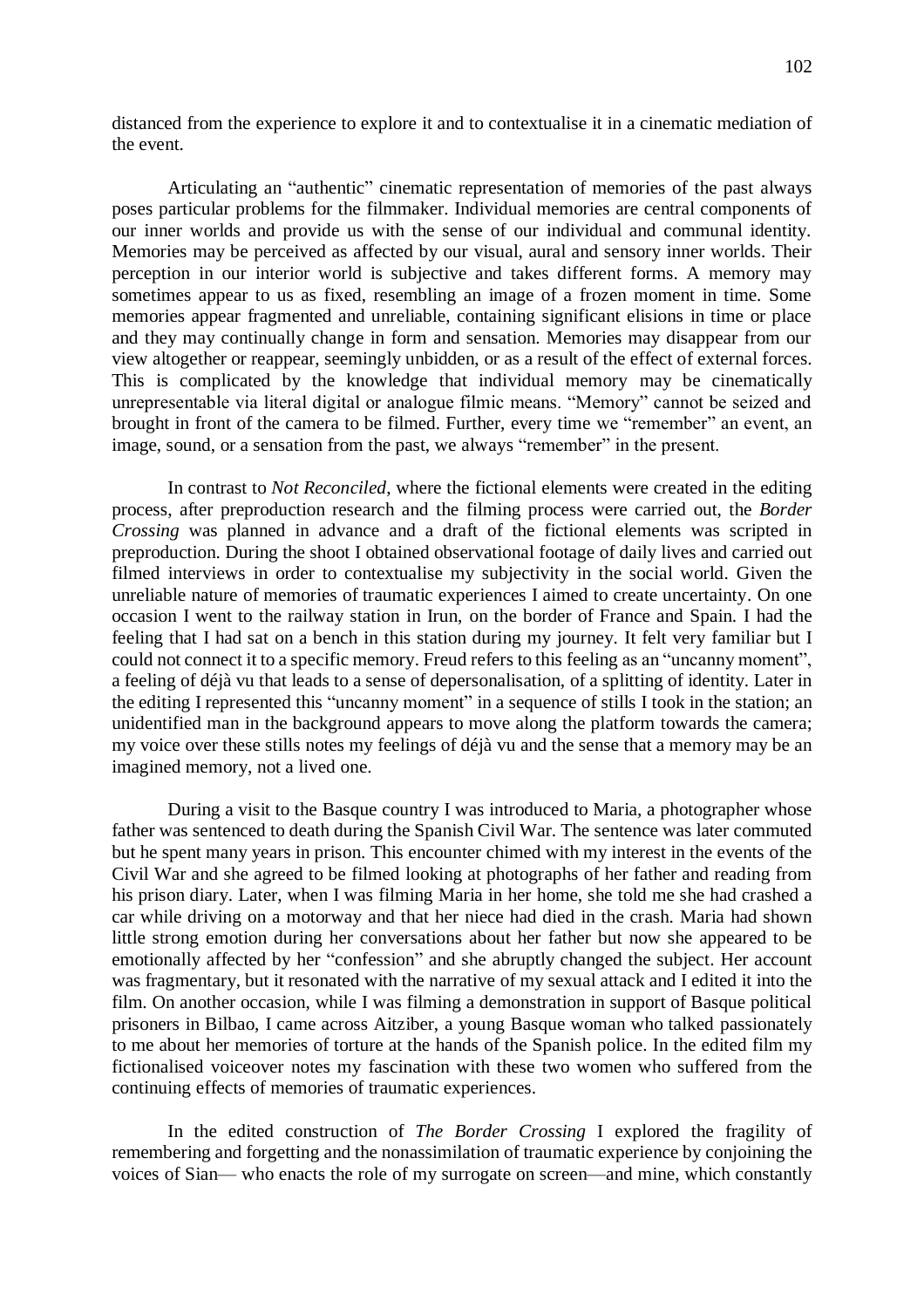make reference to "my" unexplained desire to locate the exact site of the border crossing in Spain, where I waited at night for a lift to France. The voiceover descriptions of events often contradict the images in the frame. In a very long take of the interior of a car as it moves through landscape, Sian's voice and mine describe in the present tense a sequence of events occurring inside the car between me and a young man; these events may only be imagined by the spectator, since if they are happening at all, they are outside the frame. In another sequence in a café, which is empty except for a man standing by the door, a present tense voiceover describes events that are happening in the café; these are also not shown in the frame and the shot ends with the man leaving the now empty café. In another set of sequences images of different border crossings are repeated throughout the film. These strategies were chosen in order to create a metaphorical evocation of physical divide and contestation and to convey the unreliability of subjective memory. In the inclusion of extensive static images of signifiers of the ongoing nationalist struggle for an independent Basque state through shots of political posters and demonstrations in support of Basque nationalist prisoners, and the inclusion of the sequences of Maria and Aitziber, I sought to link past and present, the imagined with the happened.



**Figure 5: Enactment and home movie.** *My Private Life* **by Jill Daniels***.* **High Ground Films 2014. Screenshot with link to video excerpt.**

Continuing my exploration of memory and autobiography I began to film my elderly Jewish parents in their small flat in North London, interviewing them about their memories of the past and recording the routines of their daily lives. In 2014 I completed *My Private Life*, a sixty-three-minute autobiographical film. I did not fully plan this film, beyond the vague aim of telling the story of the turbulent effect on my familial history of my father's unacknowledged sexuality. My parents divorced after twenty years of marriage, but after thirty years apart they decided to live together again as "friends". For this film I drew upon the work of Annette Kuhn who observes that most families have secrets but if these are buried and unspoken for years, they may sometimes escape conscious awareness and create a form of amnesia in some family members (2). I adopted an autoethnographic approach, in order to inscribe myself in the film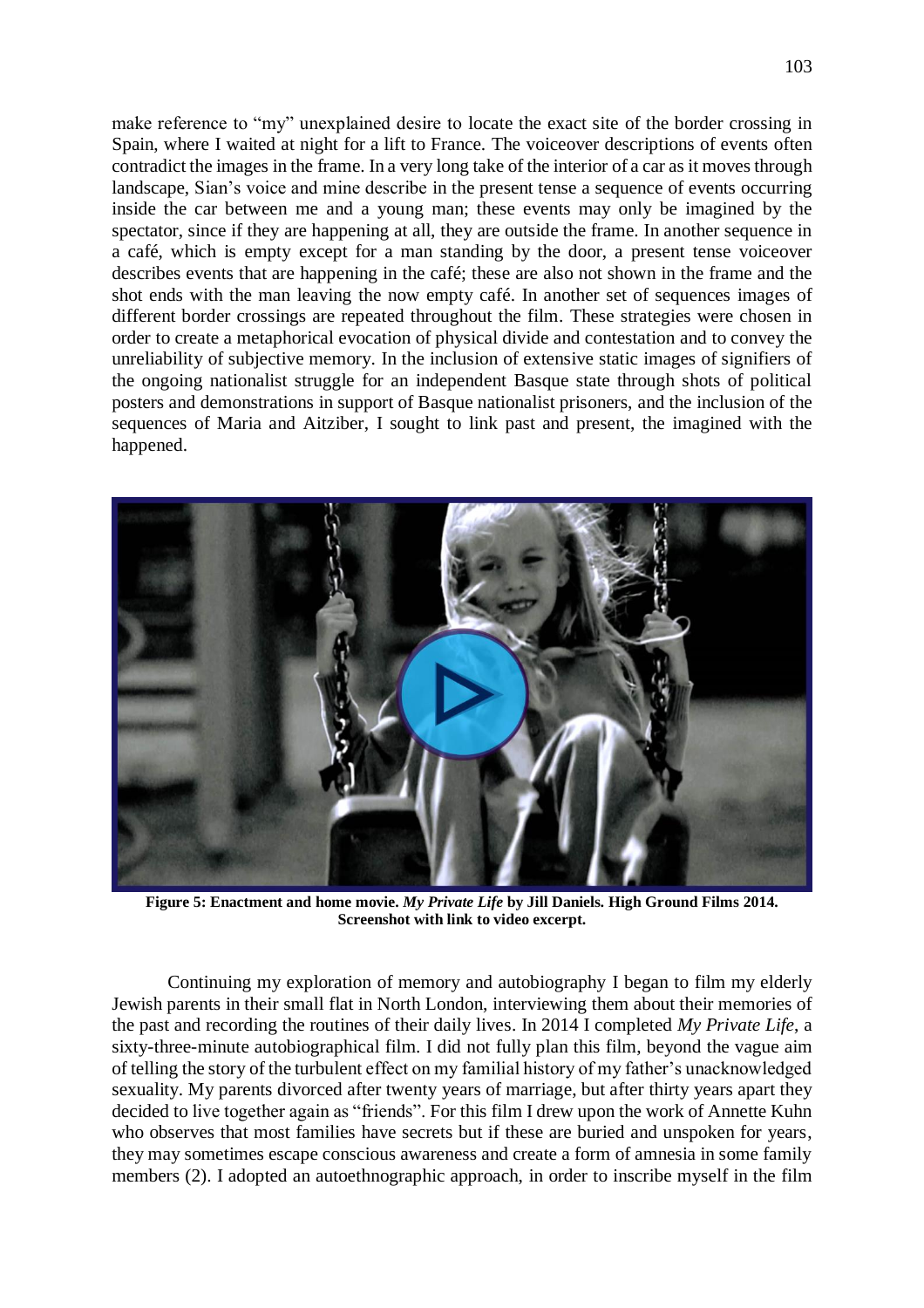as the semi-fictionalised "daughter", a role that Catherine Russell describes as "a form of 'selffashioning'" (277). To this end, I filmed family photographs, and conducted interviews with each of my parents separately about their memories of the past. Since they had led itinerant lives throughout my childhood, I filmed some of the many flats and houses where they had lived. I filmed their friends when they visited their flat. *My Private Life* and its split-screen successor *My Private Life II* (2015) are the only films in this case study where I occasionally appear in frame and address the camera directly. My aim was to evoke a sense that all three subjects were "trapped" in a dysfunctional familial relationship. During the shoot my father's friend revealed that my father is gay. He remarks that my father was sacked from his employment and then asks me: "Did he tell you why they pushed him out, was it because he was gay or something?" Off-screen I reply: "Actually, he never really said." "Hmm. Hmm", says the friend. It is my father, not my mother, who reveals she was the victim of abuse. After the death of my mother, it is the handyman who acknowledges the existence of family secrets: "Your mum, how can I put it, was very secretive to herself and maybe to a lot of other people." These revelations, however obtained, may afford the spectator a greater sense of empathy with my parents, while they underline contested identities fixed by secrets. Later, I filmed fictionalised enactments to convey the daughter's frustration over my mother's refusal to acknowledge my stepfather's violence. I did not confront my parents directly in *My Private Life*. Just once during a filmed interview with my mother, where the camera follows her slowly as she moves in and out of frame, is the expectation there may be a meaningful revelation, but she is interrupted by a telephone call and the shot cuts.

There are many interviews in *My Private Life* (and in all the films in this case study) in the form of conversations between my parents and me. It is generally assumed that interviews, although they may be subjective, serve to provide narrative authentication. In the mediation of a dysfunctional family where each member may be concealing long-held secrets, such interviews may be misleading. There are also ethical considerations to be taken into account in the choice of direct interviews when the filmmaker perceives that the interviewees do not wish to be confronted. I had no idea how long I would film, but after a year of filming my mother died. This was entirely unexpected and brought the filmed interviews to an abrupt and inconclusive end. I decided to continue filming my father to see whether he might reveal his secrets and how he would cope with the loss of my mother. After he packed up the flat and moved house, I filmed him in his new flat and accompanied him to Spain, where he had lived for many years, and the filming ended.

During the editing I used my parents' extensive voiceovers and mine over images of the houses and photographs. My parents' voices mingle with mine, not in conversation, since my parents talk in the past tense and my voice is generally in the present tense, as I search their narratives for clues that may reorder their fixed narratives. My memories are often voiced in a present tense "you" addressed to my mother. I structured the narrative by dividing the film into three sections; the first two sections are centred on each of my parents in turn as they offer alternative views of the same events. The last section is structured around my father and me. In focusing on different memories and viewpoints of each of the characters I aimed to indicate how a shared history may be recalled and have different meanings. During the editing I decided to film my hands constructing a model of a terraced house; in the final shots, cobwebs thread their way over the windows of the house now "built", evoking my failure to achieve any revelations of secrets that may rebuild the familial relationships. The fictionalised enactments and home movies, the nonlinear narrative intercut with interviews, observational filming of daily lives, and shots of the many buildings my parents lived in and the construction of the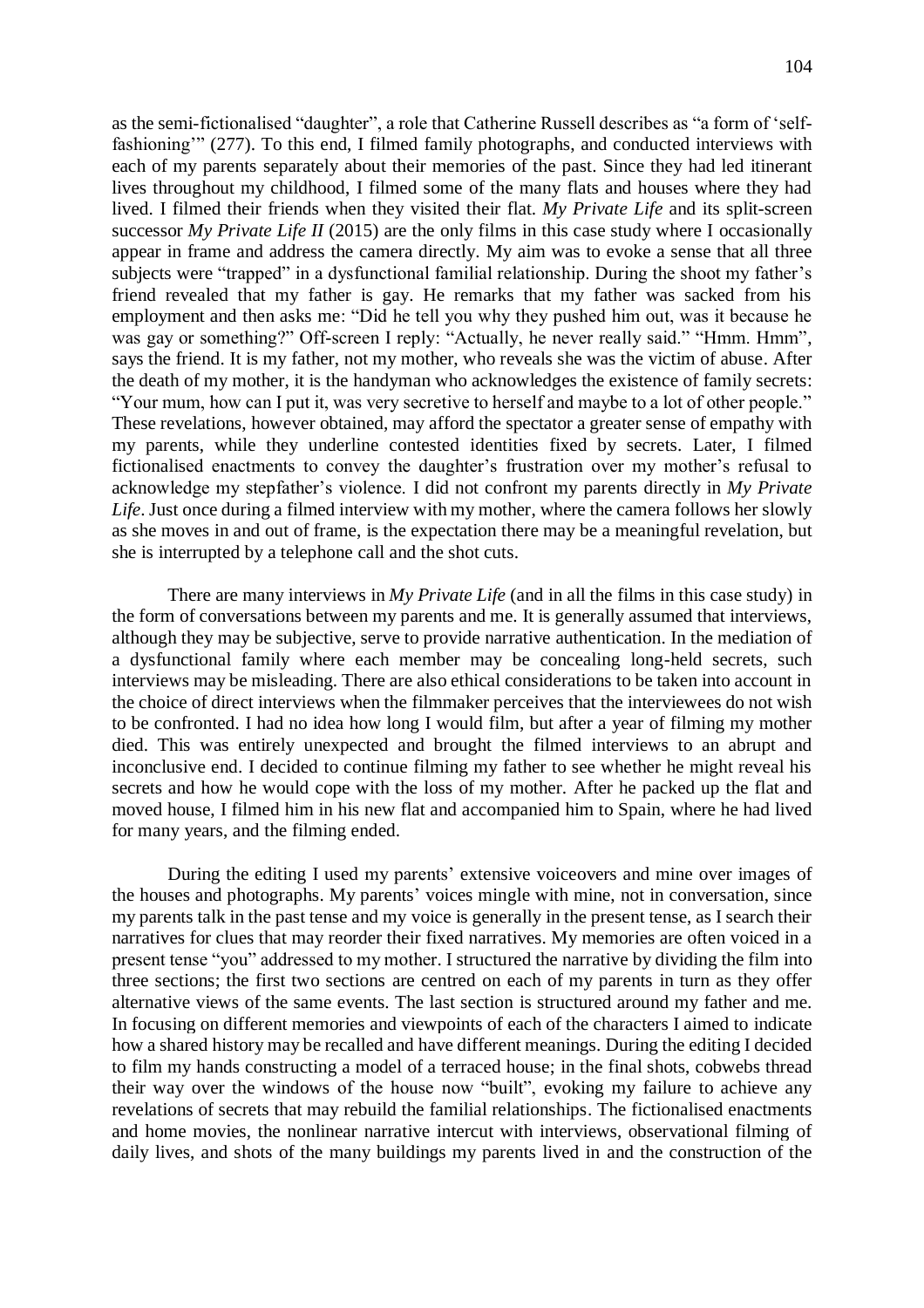model house and voiceovers in different tenses may evoke a deep sensation of contested identities.



**Figure 6:** *My Private Life II* **by Jill Daniels***.* **High Ground Films 2015. Screenshot with link to video excerpt.**

The following year I re-edited *My Private Life*. *My Private Life II* is a shorter, twentyfive-minute split-screen version of *My Private Life*. It is constructed entirely from the footage from the earlier film with a linear narrative structure, but the structure is fragmented through the use of images that are often repeated in the film and across the frames. Sometimes the frames are black; each character is generally confined to one frame with the aim of underlining the rigid separation between them. This methodology encourages the spectator to make links through the different images in a methodology, which Alexander Kluge refers to as constellational filmmaking:

Constellational filmmaking is a gravitational power, like the sun. It is not linked by hinges to the planets and the moons. They're quite independent, you see, but the gravitational power brings them into Newton's order. Complete galaxies function like this. […] This is independent from direct links. It has gaps. It is a montage. […] Without direct link, without grammatical connections, you show context (Kluge qtd. in Thomas). $2$ 

In using my earlier film as "found footage" my aim was to reflect on the different possibilities of format and editing choices and to expand the notion of uncertainty and lack of closure since the text may always continue in new forms to create new meanings. *My Private Life II* is a stand-alone film and it is not necessary to have seen the earlier film. At the heart of this methodology is the use of repetition, of images, gesture and sound to allow a reconsideration of the earlier film's discourse and a reconsideration of the way the image was shown on the screen earlier in the film. Repetition has the force of emphasis and is not a return to the identical (Agamben). The ease with which digital images may be obtained and replicated means that documentary filmmakers may rework their past films with ease to experiment with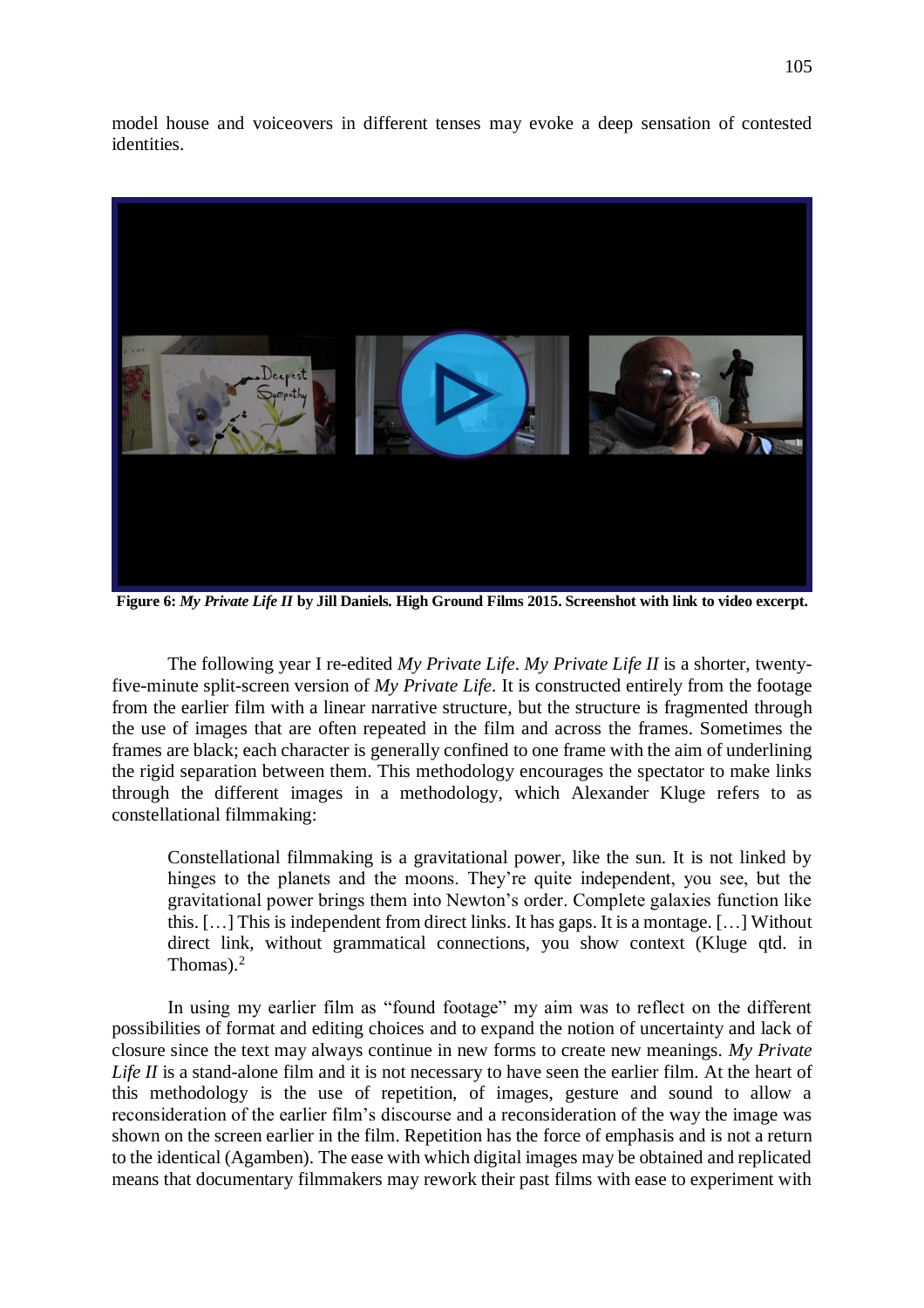stylistic forms to create new meanings and a range of viewing experiences; to evoke uncertainty not closure. This may deepen spectatorial participation rather than identification in the reading of images and allows the possibility of new mediations, new aesthetic possibilities and new rhetoric.

#### **Collective Memory and Place**



**Figure 7:** *Journey to the South* **by Jill Daniels***.* **High Ground Films 2017. Screenshot with link to video excerpt.**

In my next film, *Journey to the South* (2017), I focused on collective memory and the use of the subjective voice in the construction of an essay film. The essay film always has a duality because of the form's fundamentally enquiring nature, and so as a genre it is never stable. As Louis Giannetti points out: "an essay is neither fiction nor fact, but a personal investigation involving both the passion and intellect of the author" (26). Since it is not pinned down to a specific form, the essay film cannot be easily classified. This enabled my experimentation with hybrid strategies outside the normative classifications of genre.

I conceived *Journey to the South* when a friend living in Menton, a small town on the French Rivieria, told me about the unsolved murder of a shepherd that took place twenty-five years earlier in a mountain village, Castellar, not far from Menton. Over the years there have been three murder trials of local hunters without resolution; each of the accused pinned the blame on the others. Bullets were found at the scene, but the gun, an old hunting rifle, was never found. There is a very strong tradition of hunting in the mountains in the South of France—particularly the hunting of wild boars—which helped small villages to survive. During the First and Second World Wars, Castellar was depopulated, agriculture went into decline and the population dwindled. In recent years some agriculture has been re-established, bringing in a beekeeper, small-scale organic farming and the rearing of goats and sheep. However, this new type of agriculture brought "outsiders" into the village with new ideas. As Mikhail Bakhtin observes, collective memories of the familiar may create a nostalgic "idyllic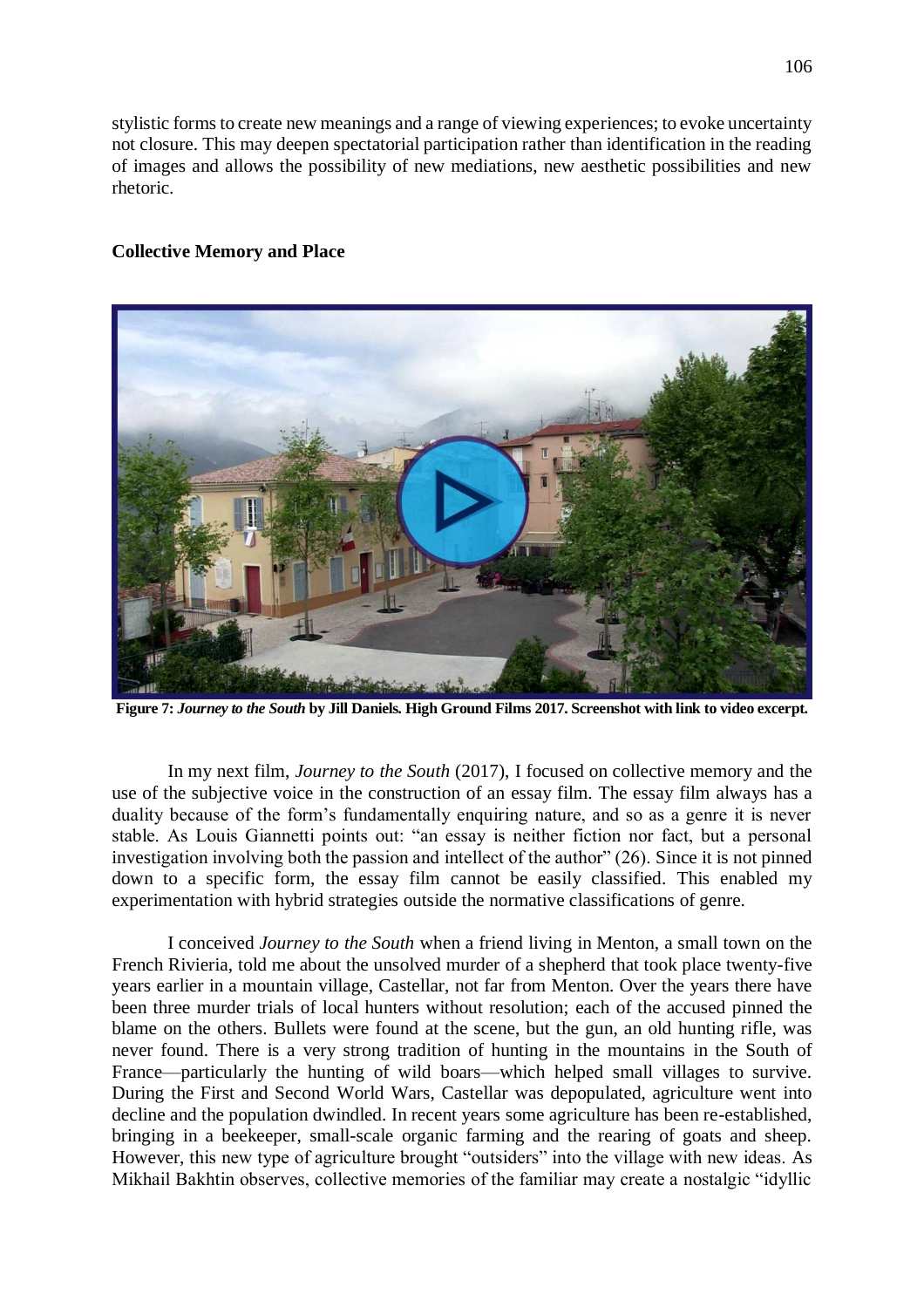re-inscription" of the lost way of life in a village threatened with dispersal: "idyllic life and its events are inseparable from this concrete, spatial corner of the world where the fathers and grandfathers lived and where one's children and their children will live" (225). The murder appeared to be the finale to a bitter unresolved feud between the hunter "clans" who clung to the hunting tradition and Pierre, the idealistic shepherd, an educated outsider who did not hesitate to kill a dog if it "worried" the sheep on his land.

Decades after the murder the central characters in this drama remain in the village. The yearning for a lost way of life by descendants of the original villagers appears as a nostalgic view of an idyllic past—an idyll that was, however, marked by inequalities and poverty—and this nostalgia eventually led to violence. I proposed my film as an essayistic enquiry into how a violent act may affect the inner world of a human being; and how the effects of the violent act when there is no perceived justice may transform a community. In Castellar the traumatic event left the village inhabitants without a homogeneous collective memory, leaving a silence in the village, in what Claudia Koonz describes as "[a] kind of historical weightlessness [that] renders words, values, actions, and ideas meaningless" (258).

Confronted with the problem of representing a village in stasis, whose inhabitants had taken a tacit vow of silence—a problem I had already encountered in *Not Reconciled*—I took an elliptical approach to create uncertainty in order to mediate the contested identities of the village inhabitants, rather than to provide a "resolution" to the murder. I carried out very little preplanning, but in my role as "investigator" I created a fictionalised version of myself, one who stumbles upon the story of the murdered shepherd, delves into it, but faced with no witness accounts, struggles to make a film. In the film this struggle is represented through my surrogate character, the voice of Katherine Mansfield the short-story writer. This allowed a layer of distantiation that drew the film away from any notion of an investigatory documentary. On one of my research trips I discovered that Mansfield had lived in Menton towards the end of her life—she was dying of tuberculosis—and had visited Castellar; in a letter she gives an evocative description of a journey into the mountain. Her journals contain rather melodramatic accounts of her problems with her creative writing. I filmed extensive shots of landscape during different seasons, the routines of daily lives and conversations with Pierre's family and some of the many foreigners who had settled in and around the village. Eventually, one of the hunters agreed to talk on camera about his passion for hunting but during the filming, when I mentioned Pierre, he became evasive.

In editing *Journey to the South* I scripted my role as a voiced *flâneuse*/filmmaker, who guides the spectator through a fictionalised journey from a city in the north to the south of France. My journey (and the film) begins with a sequence of black-and-white stills of the city (shot in London) and focuses on the expressionless faces of people hurrying through crowded streets and subway. My voiceover states my intention to escape the city for the warmth of the South. The film then cuts to images in colour in Menton. The town seems peaceful and my voice, edited over images of a beach full of holiday-makers on a beautiful sunny day, says that I remember family holidays I took as a child. In a later shot my voice, over an image of the exterior of a large house, says I have found a place to stay. My "hosts" are an elderly woman and a middle-aged man, perhaps her son or her carer—the relationship remains uncertain; the apartment is full of old-fashioned furniture, religious paintings and Marxist memorabilia. The sense of a temporal dislocation from the present is heightened when the film cuts to a refugee camp on the beach, located next to a border crossing. In a later black-and-white slow-motion sequence, well-dressed French tourists (including my host and an unidentified woman) dance to 1960s rock music while my voiceover quotes from a newspaper article giving the definition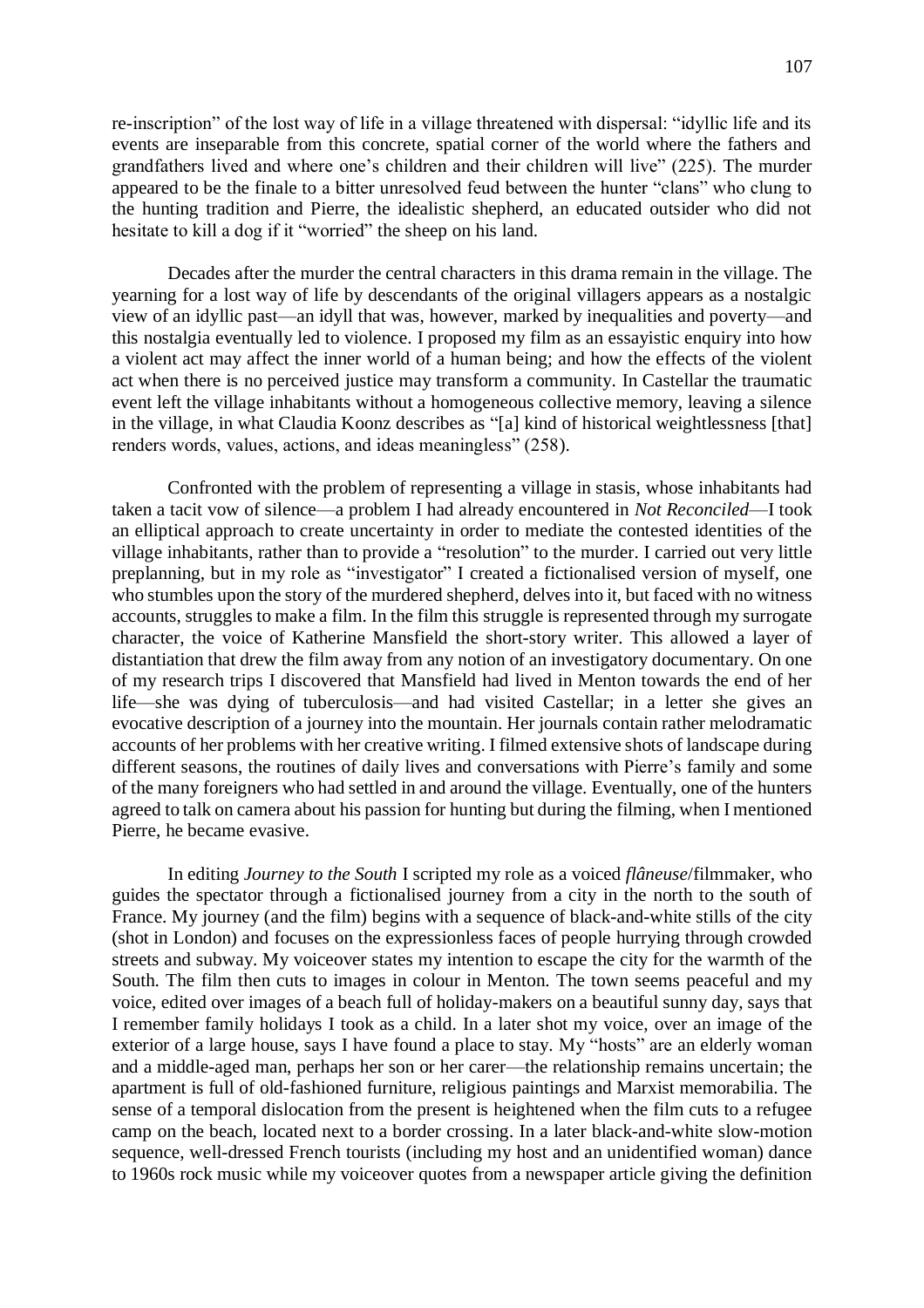of a psychopath. The discordant effect of this sequence is reprised in a further black-and-white slow-motion sequence when some of the villagers talking at a social event eye the camera suspiciously before turning away, while Pierre's father stands unmoving and silent in the background.

When the film moves into Castellar, the absent Pierre's voice—edited over close-up shots of a diseased tree—gives a ghostly address to his murderer, reflecting on his new role as a "witness" to his own death. In another shot, a sign pinned to a door proclaims the "Death of the Countryside". In a further sequence the village inhabitants carry a larger-than-life-sized model of St Sebastian—its naked body pierced with arrows—into the village church, while an unidentified woman's voiceover says "the problem" was the struggle for the land that led to the death of the shepherd. Later, Pierre's relatives and friends criticise the village's mayor and other inhabitants for its state of disintegration. However, an optimistic note is struck through images of a young boy playing happily in an aesthetically beautiful landscape; repeated shots of a caged bird who eventually flies out of frame; and in a shot of the current shepherd who tenderly cradles a tiny orphaned lamb in his arms and names her Étoile (Star).

#### **Conclusion**

My aim in the films produced for this case study was to push the boundaries beyond traditional academic knowledge production, but in doing so, to add to knowledge. In particular I have shown how the use of the subjective voice, often in different tenses and disconnected from the images in the frame, may illuminate and guide a film's discourse in the mediation of memory and subjectivities in order to obtain deeper meanings. In constructing the films, I placed great value on my response to chance encounters during the filming process and explored how the use of varied cinematic strategies and techniques such as critical realism, use of the archive, enactments, the epistolary address, split-screen view and found footage may be valuable in the exploration of subjectivities to add to knowledge in the mediation of place and memory, including memories of traumatic experiences.

The benefits of carrying out my practice within the academy have been the provision of valuable research time; a small amount of funding offered by the academy; support for the dissemination of my research through the Research Excellence Framework (REF) in 2014, and the publication of my research in several prestigious academic journals and books. In the academy I have the freedom to carry out further experimentation into hybrid strategies of critical realism and enactment as well as the use of the subjective voice; experimentation which always runs the risk of failure—rarely possible in the mainstream film industry and broadcast television. My research has also brought prestige to the academy through the impact with audiences of film festival and public screenings and the screenings of films, and presentations of papers referencing the practice at international academic conferences.

#### **Notes**

<sup>1</sup> In August 1937, Belchite in Aragon, Spain, was held by Nationalist forces. Republican forces besieged the town. After three weeks of fighting they captured it. The town was reduced to rubble. On 10 March 1938 it was recaptured by the Nationalists, who held it until the end of the Civil War.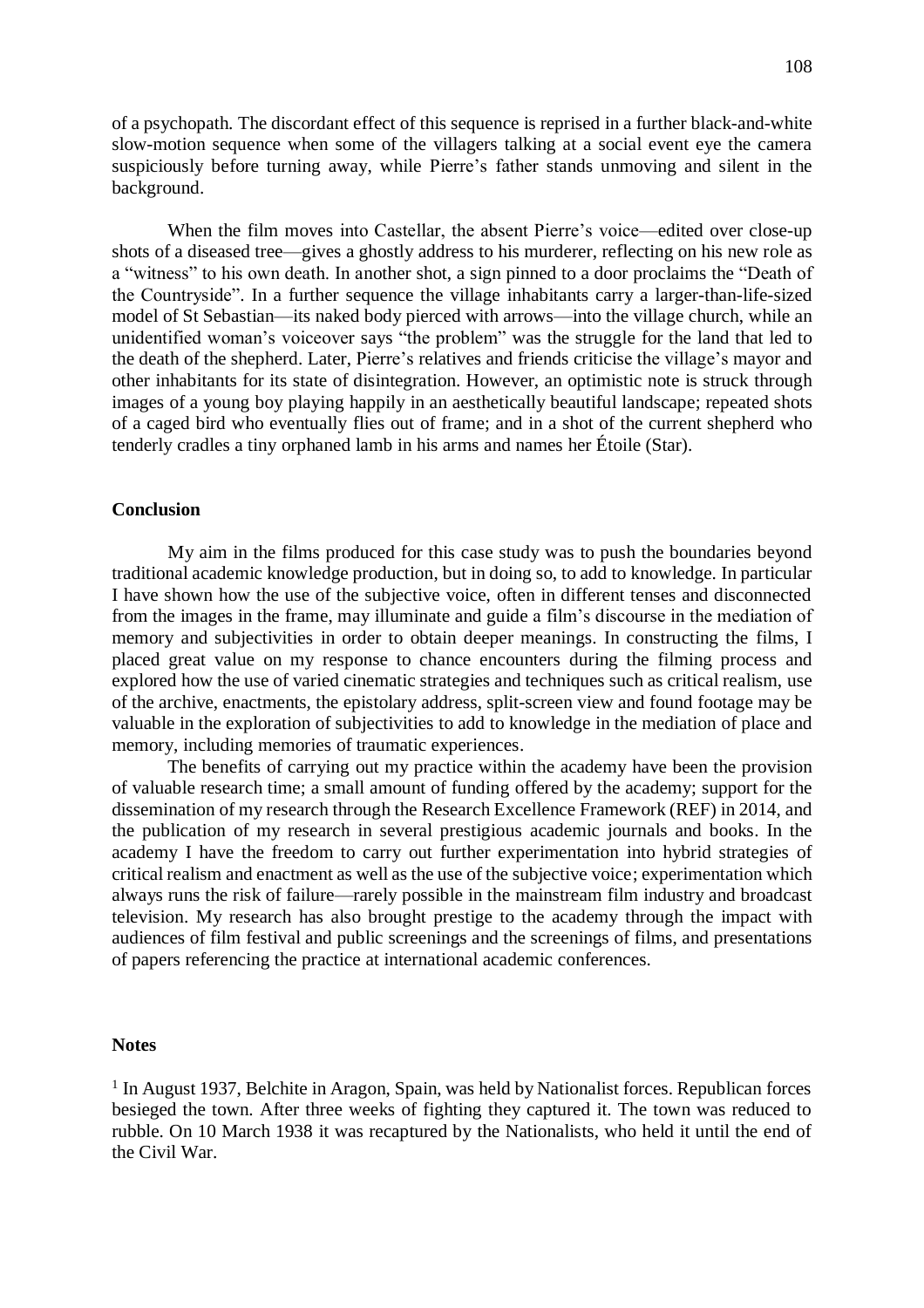2 I am grateful to the anonymous peer reviewer in the journal *Sightlines* who alerted me to this interview with Kluge.

#### **References**

- Agamben, Giorgio. "Difference and Repetition: on Guy Debord's Films." *Guy Debord and the Situationist International: Texts and Documents*, edited by Tom McDonough, MIT Press, 2004, pp. 313–320.
- Bachelard, Gaston. *The Poetics of Space.* 1958. Translated by Maria Jolas, Beacon Press, 1994.
- Bakhtin, Mikhail Mikhailovich. *The Dialogic Imagination: Four Essays*, translated by Caryl Emerson & Michael Holquist, edited by Michael Holquist. U of Texas P, 1981.
- *The Border Crossing*. Directed by Jill Daniels, High Ground Films, 2011, vimeo.com/93590375.
- Chapman, Jane. *Issues in Contemporary Documentary*. Polity Press, 2009.
- Farassino, Alberto. "Gitai: The Nomadic Image." *The Films of Amos Gitai: A Montage*, edited by Paul Willemen. BFI, 1993, pp. 16–18.
- Gianetti, Louis D. *Godard and Others: Essays on Film Form*. Fairleigh Dickinson UP, 1975.
- *Journey to the South*. Directed by Jill Daniels, High Ground Films, 2017, vimeo.com/196726666.
- Kluge, Alexander. Interview. Conducted by Jonathan Thomas. *The Third Rail,* Issue 10, 24 Oct. 2016, thirdrailquarterly.org/alexander-kluge/.
- Koonz, Claudia. "Between Memory and Oblivion: Concentration Camps in German Memory." *Commemorations: The Politics of National Identity*, edited by John R. Gillis. Princeton UP, 1994, DOI: [https://doi.org/10.1515/9780691186658-016.](https://doi.org/10.1515/9780691186658-016)
- Kuhn, Annette. *Family Secrets: Acts of Memory and Imagination*. Verso, 2002.
- Landy, Marcia. *The Historical Film: History and Memory in Media*. The Athlone Press, 2001.
- *My Private Life*. Directed by Jill Daniels, High Ground Films, 2014, vimeo.com/104385249.
- *My Private Life II*. Directed by Jill Daniels, High Ground Films, 2015, vimeo.com/139077147.
- *Not Reconciled*. Directed by Jill Daniels, High Ground Films, 2009, vimeo.com/28050084.
- Rascaroli, Laura. *The Personal Camera: Subjective Cinema and the Essay Film.* Wallflower Press, 2009.